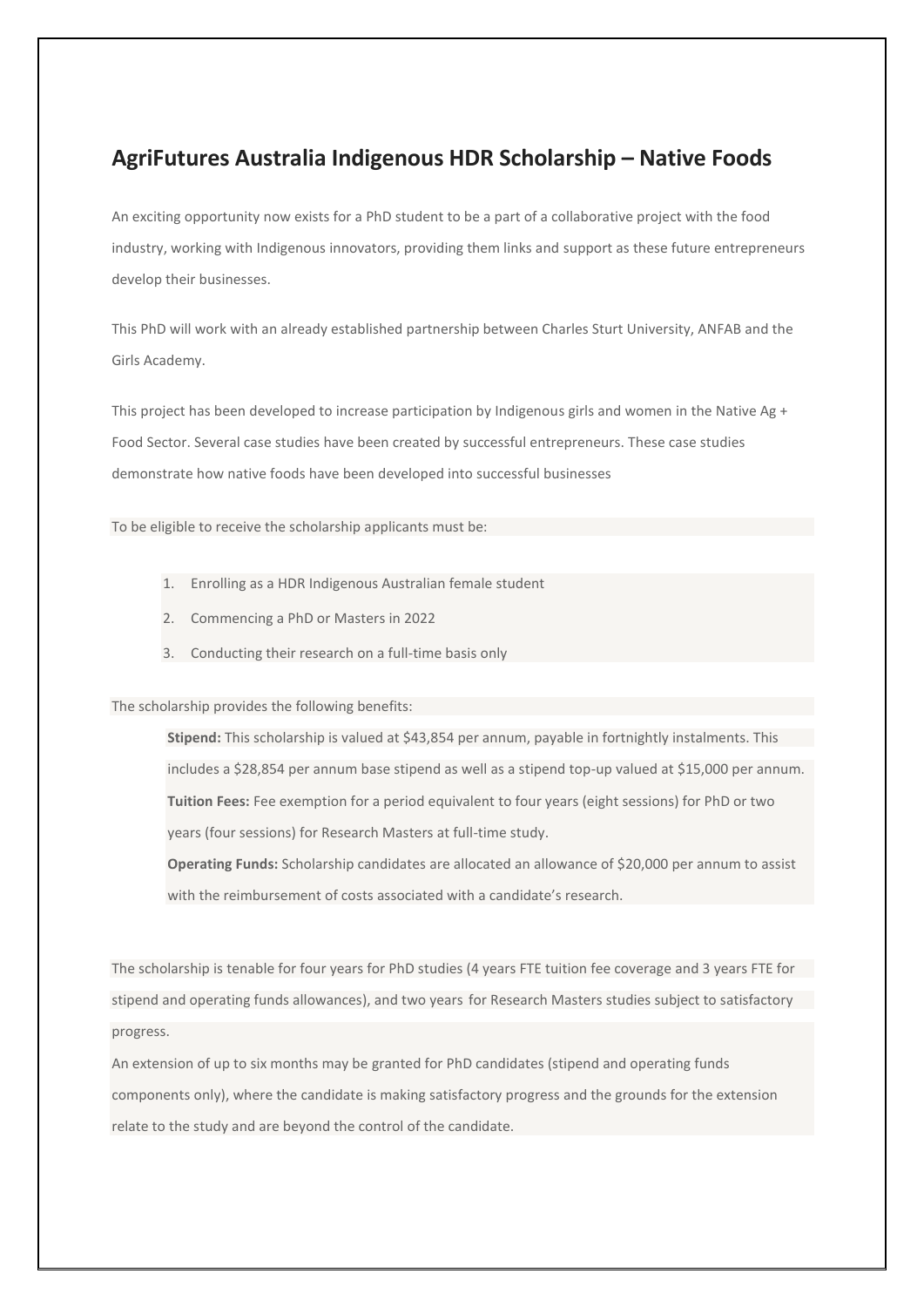Scholarship candidates are entitled to 20 paid annual leave working days per year and 10 paid sick leave days per year, however are not eligible for paid primary parental care leave or additional personal leave.

### Applicants will need to **apply for enrolment**.

Prospective Higher Degree by Research candidates can apply for the AgriFutures Australia Indigenous HDR Scholarship - Native Foods when completing their Charles Sturt course admission application. When given the option to apply for a scholarship select 'Yes'; 'Full-time AGRTP' and 'Other'. Under 'Other' enter AgriFutures Australia Indigenous HDR Scholarship - Native Foods.

### **Application closing date**

Applications close 5.00pm AEDT Monday 7 February 2022

### **Contacts:**

Professor Jim Pratley Email: jpratley@csu,edu,au Phone: 0411 262 478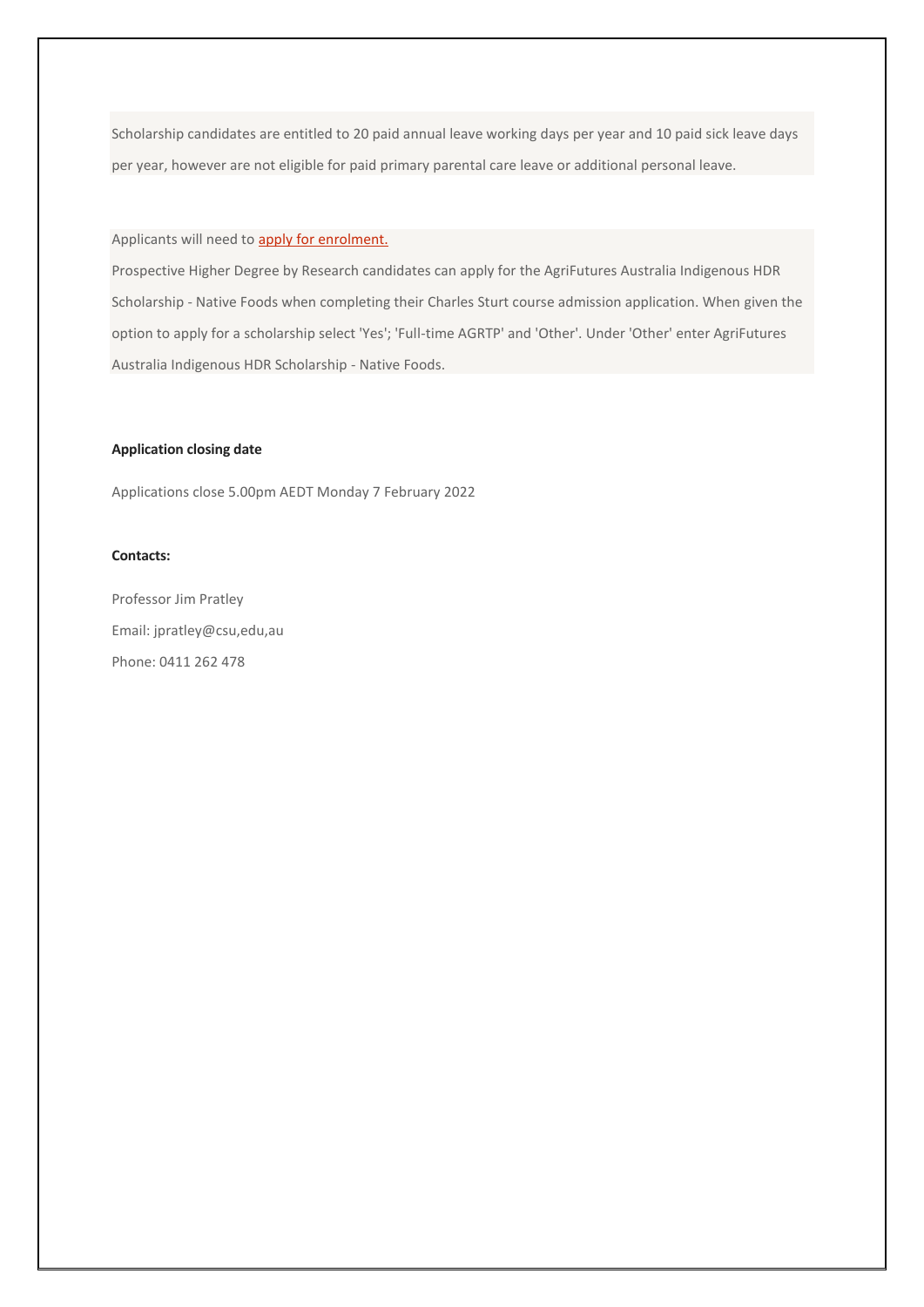# **AgriFutures Australia Indigenous HDR Scholarship – Cool Burning**

The project will explore the use and science of cool burning practices in southern NSW and the associated cultural aspects in conjunction with the Indigenous communities.

Indigenous students with a four-year Honours degree or three year qualification with research experiences in Agriculture or Science are invited to apply for this scholarship to address the scientific and cultural underpinning of cool burning in the southern areas of NSW. Aspects may include its role in biodiversity preservation and greenhouse gas emissions reduction.

To be eligible to receive the scholarship applicants must be:

- 1. Enrolling as a HDR Indigenous Australian student
- 2. Commencing a PhD or Masters in 2022
- 3. Conducting their research on a full-time basis only

The scholarship provides the following benefits:

**Stipend:** This scholarship is valued at \$43,854 per annum, payable in fortnightly instalments. This includes a \$28,854 per annum base stipend as well as a stipend top-up valued at \$15,000 per annum. **Tuition Fees:** Fee exemption for a period equivalent to four years (eight sessions) for PhD or two years (four sessions) for Research Masters at full-time study.

**Operating Funds:** Scholarship candidates are allocated an allowance of \$20,000 per annum to assist with the reimbursement of costs associated with a candidate's research.

The scholarship is tenable for four years for PhD studies (4 years FTE tuition fee coverage and 3 years FTE for stipend and operating funds allowances), and two years for Research Masters studies subject to satisfactory progress.

An extension of up to six months may be granted for PhD candidates (stipend and operating funds components only), where the candidate is making satisfactory progress and the grounds for the extension relate to the study and are beyond the control of the candidate.

Scholarship candidates are entitled to 20 paid annual leave working days per year and 10 paid sick leave days per year, however are not eligible for paid primary parental care leave or additional personal leave.

Applicants will need to [apply for enrolment.](https://study.csu.edu.au/courses/science/doctor-philosophy-science)

Prospective Higher Degree by Research candidates can apply for the AgriFutures Australia Indigenous HDR Scholarship - Native Foods when completing their Charles Sturt course admission application. When given the option to apply for a scholarship select 'Yes'; 'Full-time AGRTP' and 'Other'. Under 'Other' enter AgriFutures Australia Indigenous HDR Scholarship - Cool Burning.